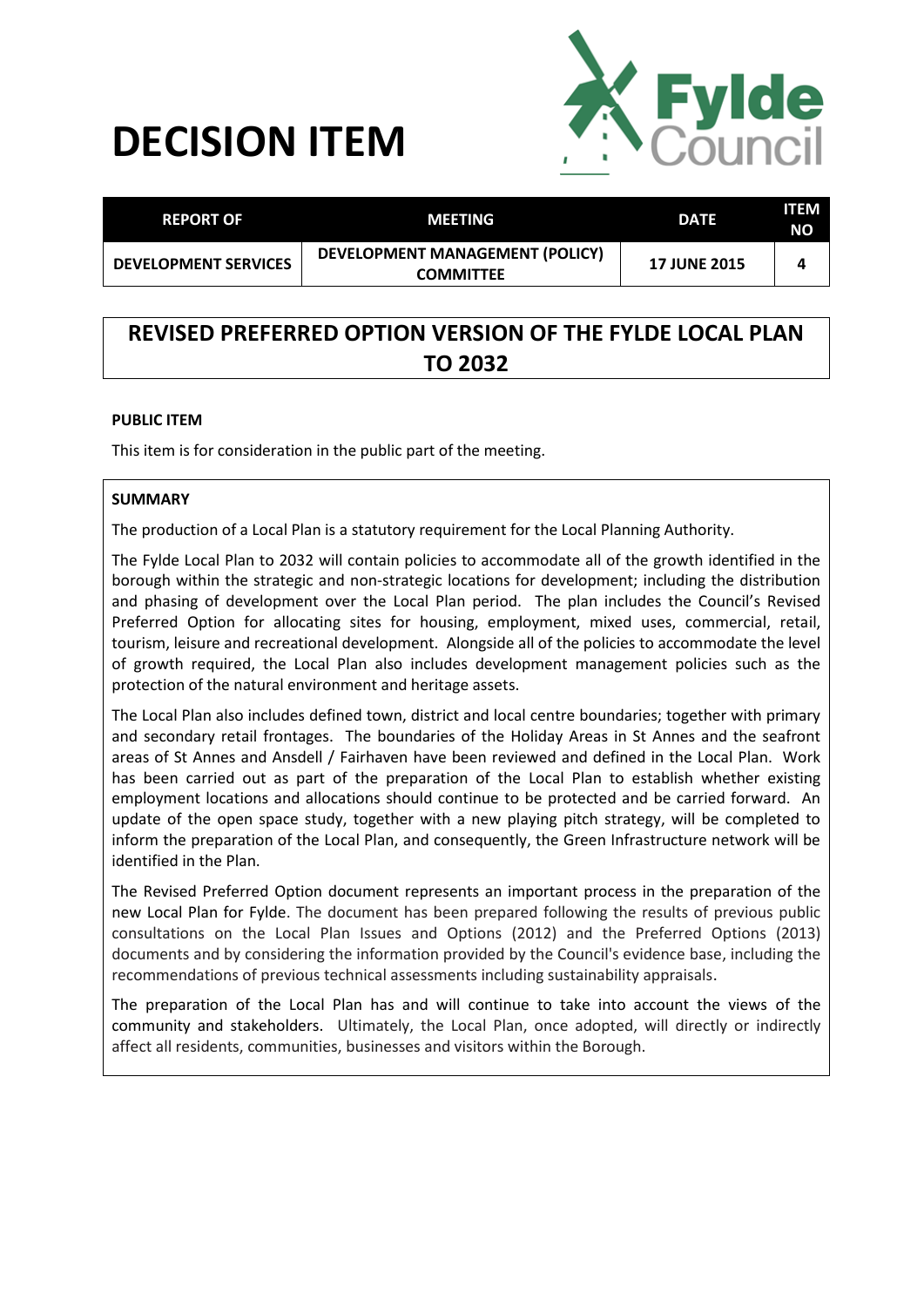### **RECOMMENDATIONS**

- **1.** Issue the draft Revised Preferred Option version of the Fylde Local Plan to 2032 for public consultation in Autumn 2015, following consultations with the infrastructure providers regarding the quantum and distribution of development proposed in the draft plan; and the carrying out of the following technical assessments into the draft plan: Sustainability Appraisal, Habitats Regulations Assessment, Health Impact Assessment, Equalities Impact Assessment, Rural Proofing Assessment and a Viability Assessment.
- **2.** Approve the draft policies in the housing chapter (Chapter 10: Provision of Homes in Fylde) for immediate use as 'Interim Housing Policies' for use by the Development Management Committee and for decisions determined under Delegated Authority by the Head of Planning and that the existing Interim Housing Policy on the website be removed.
- **3.** That the draft Masterplan Policy in Chapter 7 (Strategic Locations for Development) be approved with immediate effect for use by the Development Management Committee and for decisions determined under Delegated Authority by the Head of Planning.
- **4.** That delegated authority is given to the Head of Planning (in consultation with the Chairman and Vice Chairman of the Development Management Committee) to make any amendments to the text of the draft Local Plan, including typographical errors, together with the drafting of maps to accompany the Revised Preferred Option document.
- **5.** That delegated authority is given to the Head of Planning for the preparation of a Policies Map, which will accompany the Revised Preferred Option version of the Fylde Local Plan to 2032. The Policies Map will include all of the sites allocated for development, together with areas of constraint including the Green Belt and nature conservation sites, and infrastructure projects.

| <b>CORPORATE PRIORITIES</b>                                              |   |                                                        |  |
|--------------------------------------------------------------------------|---|--------------------------------------------------------|--|
| To Promote the Enhancement of The<br>Natural & Built Environment (Place) | ν | To Encourage Cohesive Communities<br>(People)          |  |
| To Promote a Thriving Economy<br>(Prosperity)                            | ν | To Meet Expectations of our Customers<br>(Performance) |  |

# **SUMMARY OF PREVIOUS DECISIONS**

#### **Cabinet 27th November 2013 – Local Plan Progress Report and Funded Budget Increase Request**

Cabinet RESOLVED to agree to the revised resource plan detailed in appendix to the report and approve a budget increase in the sum of £105,000 (2013/14 £25,132 & 2014/15 £79,868) to be fully funded from estimated additional planning application fee income generated during 2013/14 in the sum of £85,000 and Neighbourhood Planning Grant in the sum of £20,000.

## **Portfolio Holder Decision 17th July 2014 – Preferred Options – Consultation Feedback**

That the Portfolio Holder approves the content of the Responses Report, to assist in the development of the Revised Preferred Option of the Local Plan (Part 1) to 2030.

That the Portfolio Holder approves the Responses Report for publication on the Council's website.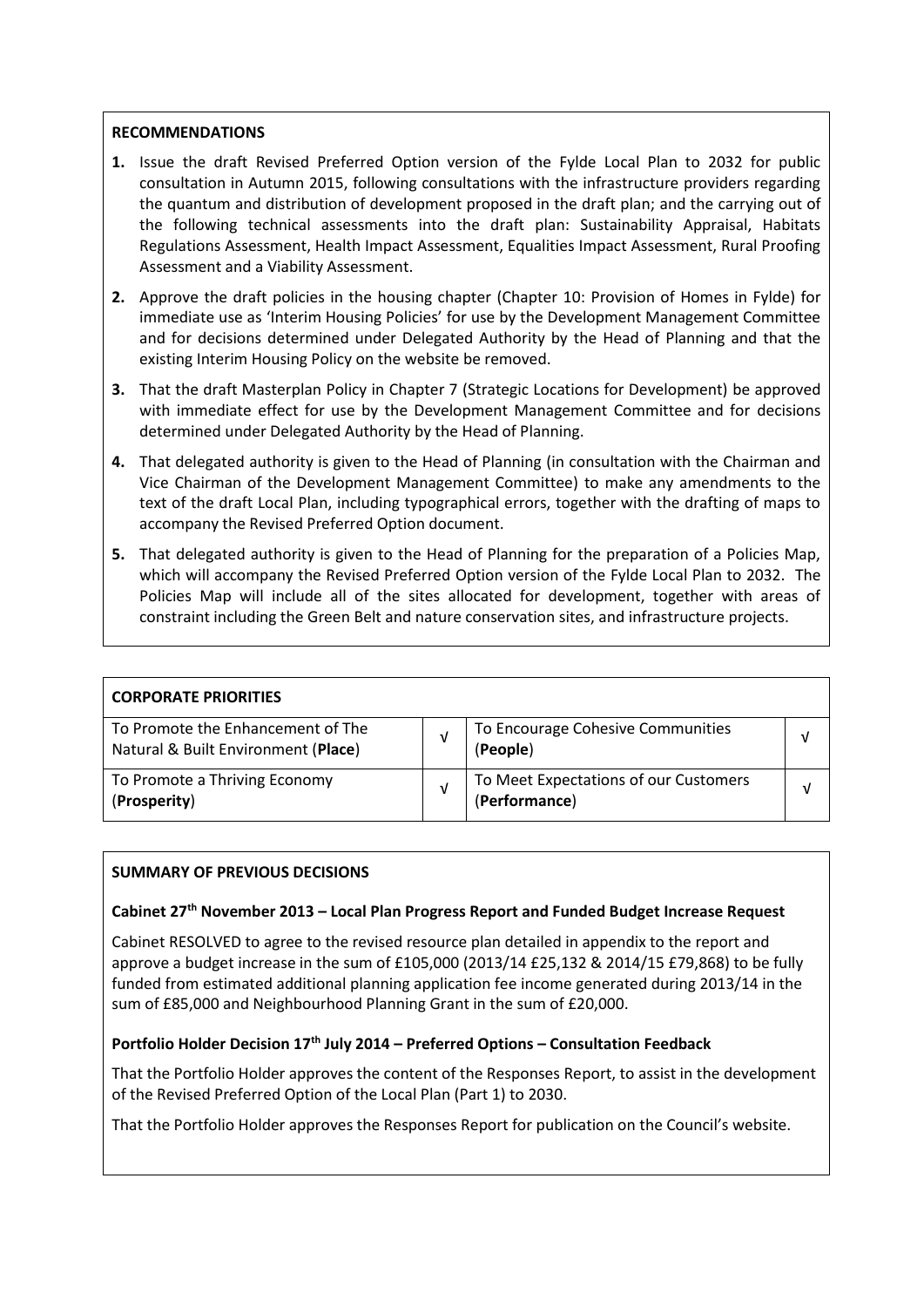#### **Cabinet 26th November 2014 – Fylde Local Plan to 2030**

Cabinet RESOLVED to approve Option 3 to prepare a Local Plan Part 1 and Part 2 combined, for Fylde covering a 15 year period from adoption on the grounds that it is the best value revised option and the complete plan is delivered sooner;

Cabinet RESOLVED to approve the resource plan for Option 3 as described at appendix 4 of the report in a total additional sum of £226,700 to be fully funded by a combination of estimated additional planning fee income and by virements from existing approved budgets;

Cabinet NOTED the revised re-phasing of expenditure as set out in appendix 4 to match the revised delivery timetable.

#### **THE FYLDE LOCAL PLAN TO 2032**

- **1.** Future development within Fylde will be guided by the plans and policies within the new Local Plan for Fylde, which will run from  $1<sup>st</sup>$  April 2011 to  $31<sup>st</sup>$  March 2032, to ensure a 15 year plan from the date of adoption in 2017.
- **2.** The Fylde Local Plan to 2032 hereinafter referred to as the Local Plan will include Strategic and Non-Strategic Allocations for new homes and employment land, sites for Gypsies, Travellers and Travelling Showpeople, leisure, retail, tourism and community use, or a mixture of such uses. The Local Plan will also comprise Development Management policies, which will inform decisions on planning applications and appeals; together with policies to protect the natural and built environment and heritage assets.
- **3.** The Local Plan, once adopted, will supersede the current saved policies of the Fylde Borough Local Plan (As Altered: October 2005). Appendix 1 of the plan sets out the policies in the adopted Fylde Borough Local Plan (As Altered: October 2005) and shows:
	- $\triangleright$  Policies which will be replaced by policies in this new Fylde Local Plan to 2032 including both Strategic and Non-Strategic Allocations and Development Management policies;
	- $\triangleright$  Policies which have been superseded by the National Planning Policy Framework (the Framework); and
	- $\triangleright$  Policies which are no longer required.
- **4.** Preparation of the Local Plan has fulfilled the requirements set out in the Planning and Compulsory Purchase Act, 2004 and the accompanying Town and Country Planning (Local Planning) (England) Regulations, 2012; and has followed the guidance set out in the Framework, published in March 2012 and the Planning Practice Guidance (PPG), issued in March 2014.
- **5.** The Local Plan is built upon the key principle of **sustainable development** and its three dimensions: social, economic and environmental. These dimensions give rise to the need for the planning system to perform a number of roles (the Framework, paragraph 7):
	- **An economic role** contributing to building a strong, responsive and competitive economy, by ensuring that sufficient land of the right type is available in the right places and at the right time to support growth and innovation; and by identifying and coordinating development requirements, including the provision of infrastructure;
	- **A social role** supporting strong, vibrant and healthy communities, by providing the supply of housing required to meet the needs of present and future generations; and by creating a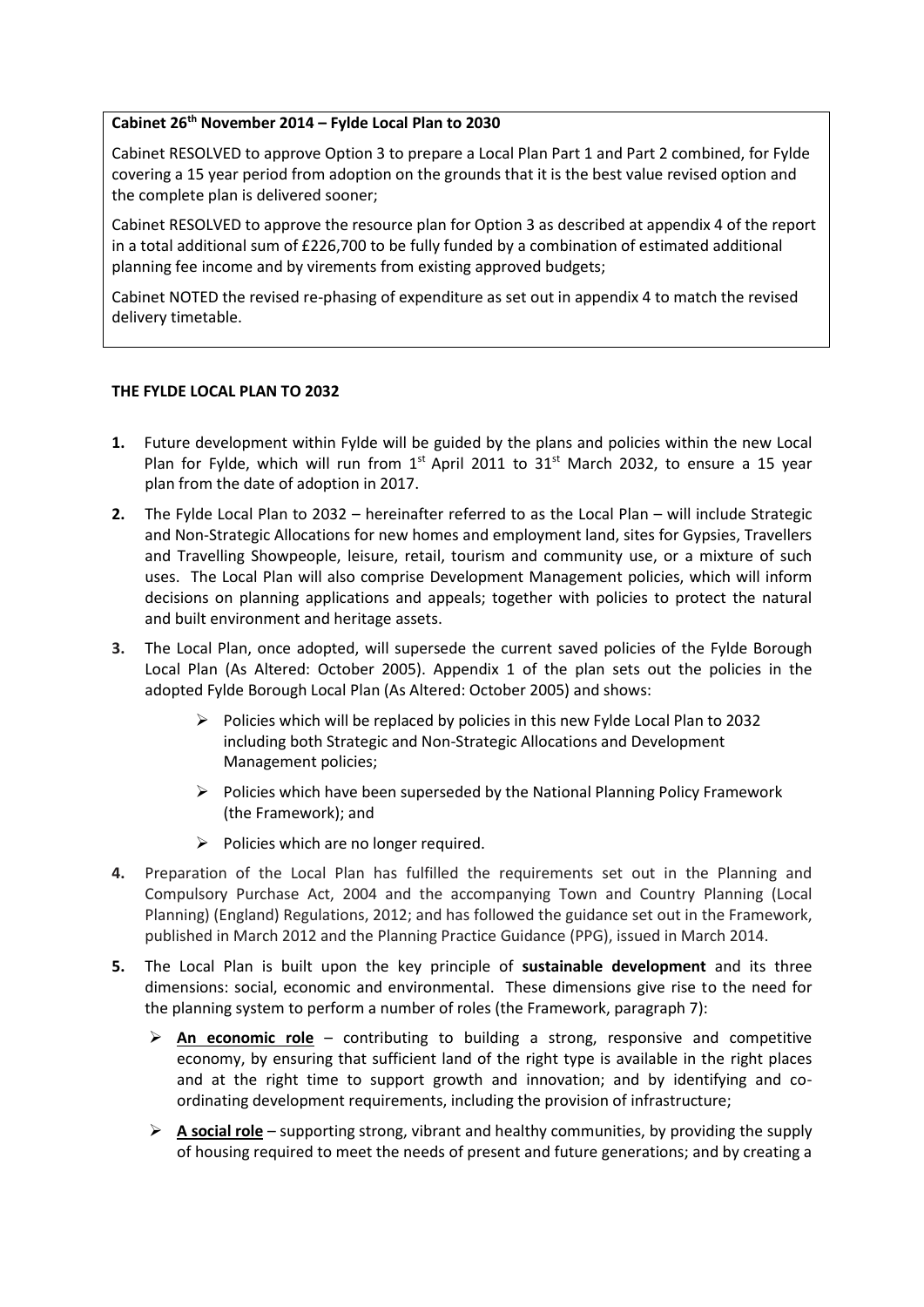high quality built environment, with accessible local services that reflect the community's needs and support its health, social and cultural well-being; and

- **An environmental role** contributing to protecting and enhancing our natural, built and historic environment; and, as part of this, helping to improve biodiversity, use natural resources prudently, minimise waste and pollution, and mitigate and adapt to climate change including moving to a low carbon economy.
- **6.** The Local Plan will provide the locally specific part of the development plan, whilst the Framework provides the national framework against which all development in Fylde must be assessed. The North West Regional Spatial Strategy (NWRSS) was revoked in May 2013, meaning that Local Plans must cover the strategic element of the development plan which was previously included in regional strategies. The Local Plan will not repeat policies contained in the Framework unless there is a locally specific aspect of the Framework that needs to be clarified.
- **7.** Neighbourhood Development Plans may also be produced for parts of the borough by Parish / Town Councils / Neighbourhood Forums and these must be in conformity with the adopted Local Plan and National Policy. Some Neighbourhood Development Plans are being prepared in advance of the Local Plan.
- **8.** Promoting health and wellbeing, equality, viability, achieving good design and sustainability are **cross cutting themes** promoted through the National Planning Policy Framework (the Framework). The cross cutting themes are integral to all the policies and they run through the Local Plan.
- **9.** The Local Plan is being prepared in close co-operation with Blackpool Council, Wyre Council and Lancashire County Council, which collectively comprise the Fylde Coast sub-region, together with other statutory consultees and Preston City Council, as part of the Duty to Cooperate on strategic planning issues introduced through the Localism Act and the Framework (paragraph 178).
- **10.** The Local Plan contains a **Spatial Portrait** (Chapter 2) of how the Borough looks and functions now, together with a **Vision for Fylde** (Chapter 3) to the end of the plan period, five **Strategic Objectives** (Chapter 4) and a **Development Strategy** (Chapter 6).The **Vision** and the **Development Strategy** set out how the Council envisages the area will develop over the course of the Local Plan period. It seeks to ensure that new homes, jobs and services required by communities are located in the most sustainable locations and that the mechanisms for delivering the necessary infrastructure, facilities and other development will be provided to make this achievable.
- **11.** The Local Plan identifies four Strategic Locations for Development, in Chapters 6 and 7 which will be the focus for the level of housing and employment growth required in Fylde up to the end of the plan period. The four Strategic Locations are: Lytham and St Annes; Fylde – Blackpool Periphery; Warton; and Kirkham and Wesham. To accommodate the level of growth proposed, the Local Plan includes a masterplan policy for all of the Strategic Locations to ensure that new development on strategic sites is planned and delivered in an effective manner. It is recommended that this masterplan policy be approved for use by the Development Management Committee and the Head of Planning & Regeneration, with immediate effect. In addition, the plan identifies sites for development outside the four Strategic Locations for Development.
- **12.** The Local Plan includes General Development Policies in Chapter 8 on the Green Belt, Areas of Separation, development in the countryside, promoting mixed use development and achieving good design in development.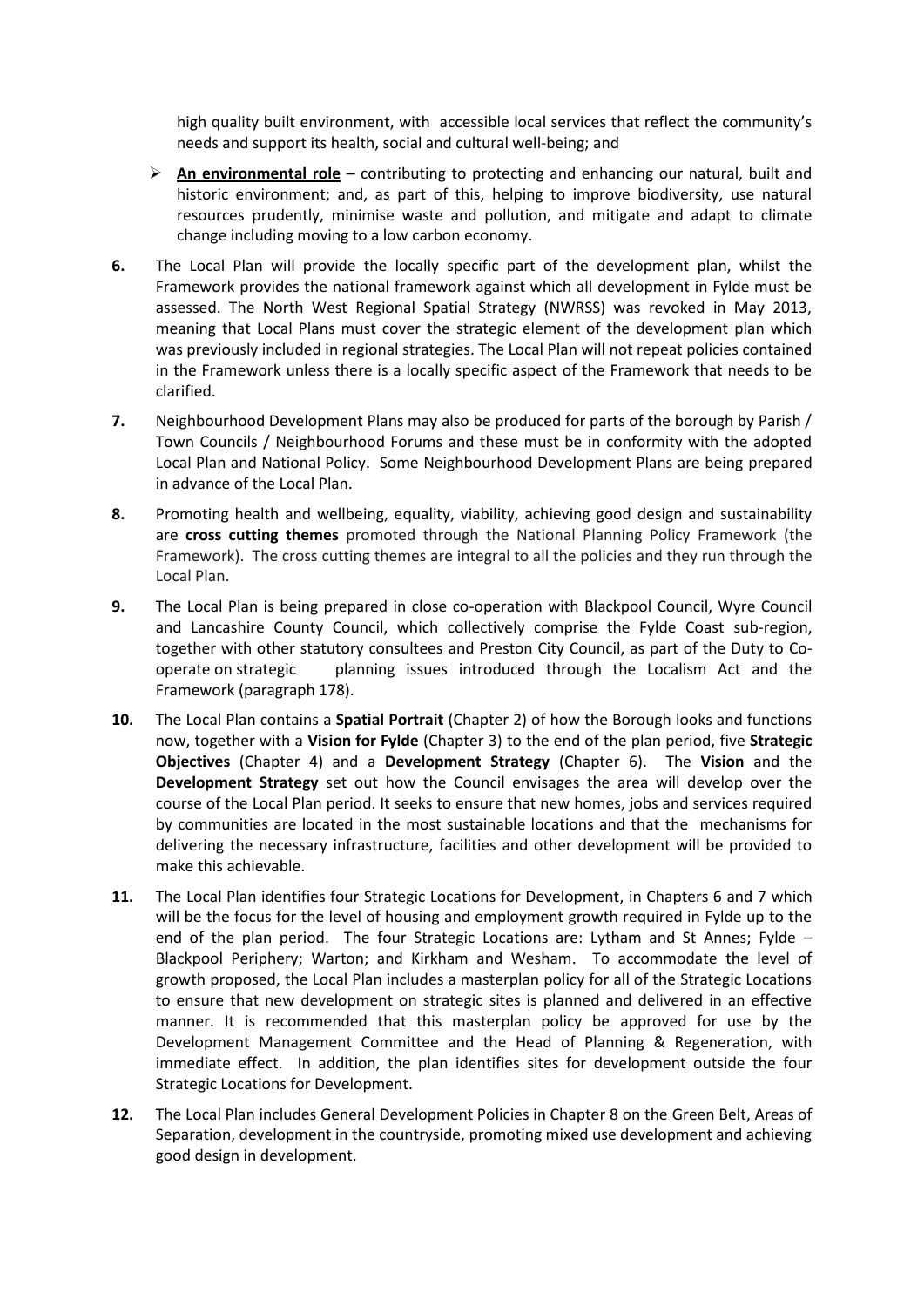- **13.** Chapter 9 on the Fylde Economy includes policies on the overall provision of employment land and existing employment sites; the retail hierarchy, which is based upon vibrant town, district and local centres; leisure, culture and tourism development and tourism accommodation in the classic seaside resorts.
- **14.** Chapter 10 on the Provision of Homes in Fylde includes the allocation of housing land; density, mix and design of new residential development; conversions and change of use to residential; the provision of Affordable Housing; Gypsies, Travellers and Travelling Showpeople's Sites; isolated new homes in the countryside; and replacements of, and extensions to, existing homes in the countryside. It is recommended that the policies in the housing chapter be adopted as 'Interim Housing Policies' for use by the Development Management Committee and the Head of Planning, with immediate effect. This will ensure that up-to-date policies, which are in accordance with the National Planning Policy Framework, are available for use by the Development Management Committee and the Head of Planning when determining planning applications.
- **15.** Chapter 11 on Health and Wellbeing includes, amongst other things, the provision of community facilities and indoor and outdoor sports facilities.
- **16.** Chapter 12 on Infrastructure, Service Provision and Transport focusses on developer contributions and the Community Infrastructure Levy (CIL); strategic highway improvements; safeguarding Blackpool Airport as an operational airport; enhancing sustainable transport choice and the provision of parking standards. Parking standards are proposed to be the subject of a separate supplementary planning document.
- 17. Chapter 13 on Water Resource Management, Flood Risk and Addressing Climate Change focusses on flood alleviation, water quality and water efficiency; surface water run-off and sustainable drainage; renewable and low carbon energy generation; decentralised energy networks and district heating systems
- **18.** Chapter 14 on Conserving and Enhancing the Natural, Historic and Built Environment focuses on landscape; biodiversity; protecting existing and providing additional open space and Green Infrastructure; the management and enhancement of open space; and the protection of Heritage Assets including listed buildings, conservation areas and registered historic parks and gardens.
- **19.** A Policies Map will be prepared and will accompany the Revised Preferred Option version of the Local Plan when it is issued for consultation in Autumn 2015. The Policies Map will include all of the sites allocated for development, together with areas of constraint including the Green Belt and nature conservation sites, and infrastructure projects including the M55 (Junction 4) to Heyhouses (St Annes) link road.
- **20.** It is a statutory requirement and best practice that the Local Plan is subject to several technical assessments during its preparation to ensure that it addresses the specific issues of sustainability, impact on international sites of nature conservation importance, economic viability, health, equality and impact on rural areas. Therefore, the following assessments of the Local Plan will need to be prepared over the summer months and be made available as part of the public consultation into the plan in Autumn 2015:
	- $\triangleright$  Sustainability Appraisal (SA)
	- Habitat Regulations Assessment (HRA) Screening Report
	- $\triangleright$  Health Impact Assessment (HIA)
	- $\triangleright$  Equalities Impact Assessment
	- $\triangleright$  Rural Proofing Assessment
	- Viability Assessment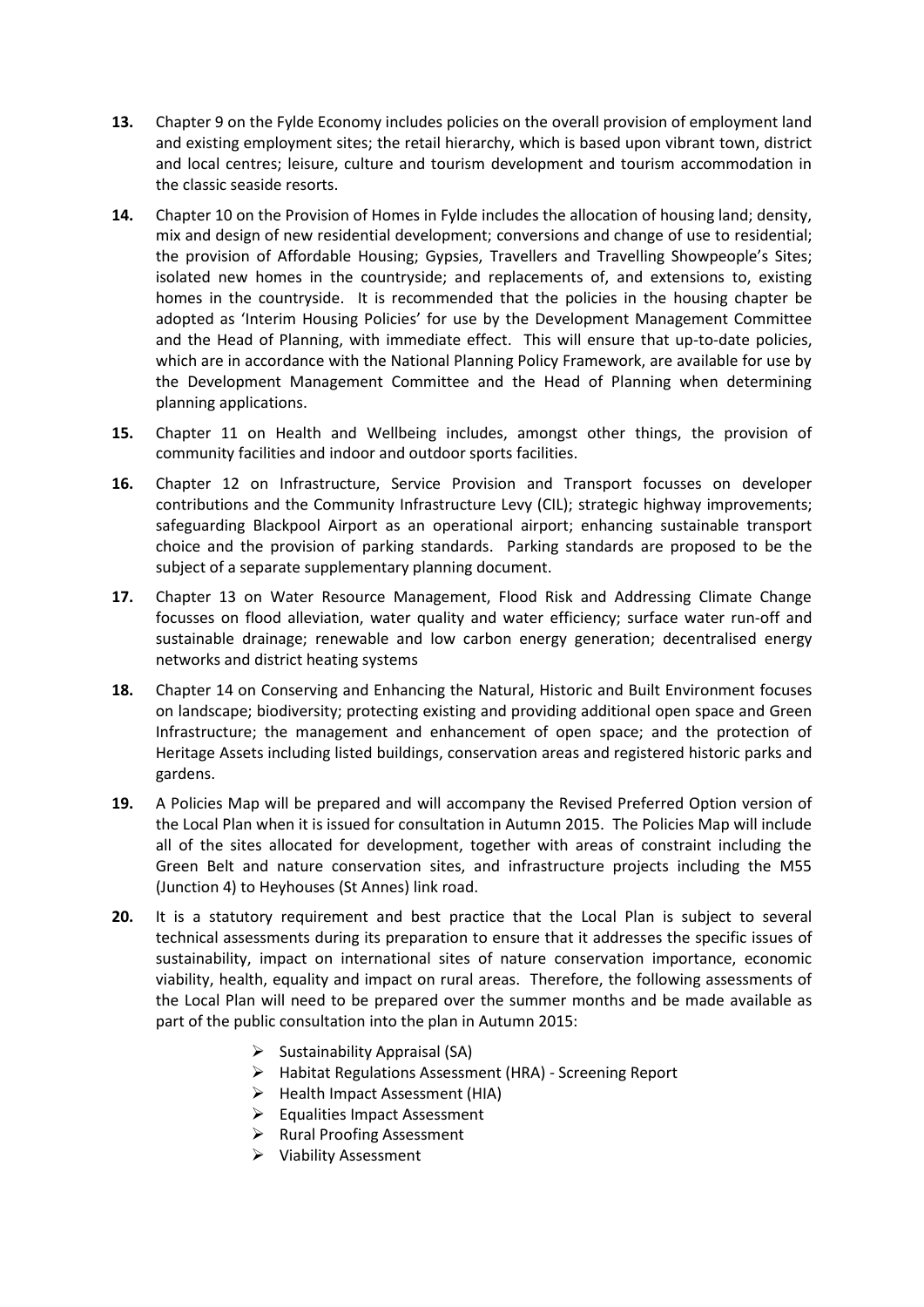- **21.** A draft Infrastructure Delivery Plan for Fylde (IDP), incorporating an Infrastructure Delivery Schedule (IDS), is being prepared to accompany the Revised Preferred Option version of the Local Plan. The IDP identifies infrastructure projects which will assist in accommodating all of the growth (housing, employment and mixed use development) proposed in this Local Plan. Infrastructure providers will be consulted on as part of the plan making process, following this Development Management Committee (Policy) Committee meeting, so as to ensure that all of the requisite infrastructure is in place to deliver the level of growth proposed in the Local Plan.
- **22**. Based on the approved timetable, the Local Plan will not be adopted until March 2017. It is not possible to put off the determination of planning applications pending the adoption of the plan. The emerging plan will be a material consideration in the determination of any planning application, however its weight will be limited at this time but will increase as the plan passes through the various stages of its preparation. In order to ensure that development that comes forward ahead of the Local Plan is in accordance with its key principles, it is proposed that, in addition to moving forward as part of the wider plan, matters relating to the provision of housing and the masterplanning of Strategic Locations for Development are emphasised by drawing particular attention to these matters through the preparation of advice notes that will be used to guide future development.

| <b>IMPLICATIONS</b>                        |                                                                                                                                                                                                                                                                                                                                                                                                                                                                                                                                                                                                              |  |  |
|--------------------------------------------|--------------------------------------------------------------------------------------------------------------------------------------------------------------------------------------------------------------------------------------------------------------------------------------------------------------------------------------------------------------------------------------------------------------------------------------------------------------------------------------------------------------------------------------------------------------------------------------------------------------|--|--|
| Finance                                    | The Council's approved Revenue Budget for 2015/16<br>contains provision for the resources required to ensure<br>delivery of the Local Plan in accordance with the decision<br>made by Cabinet on 26th November 2014 and the delivery<br>timescale contained therein. There are no additional<br>finance resource implications arising from this report.<br>However any extension of the delivery timescale beyond<br>that included within the 26 <sup>th</sup> November report will, most<br>likely, increase the cost of delivering of the Local Plan and<br>this would need to be addressed in due course. |  |  |
| Legal                                      | None                                                                                                                                                                                                                                                                                                                                                                                                                                                                                                                                                                                                         |  |  |
| <b>Community Safety</b>                    | None                                                                                                                                                                                                                                                                                                                                                                                                                                                                                                                                                                                                         |  |  |
|                                            |                                                                                                                                                                                                                                                                                                                                                                                                                                                                                                                                                                                                              |  |  |
| Human Rights and Equalities                | A Health Impact Assessment and an Equalities Impact<br>Assessment will be undertaken before the Revised<br>Preferred Option version of the Local Plan is issued for<br>consultation.                                                                                                                                                                                                                                                                                                                                                                                                                         |  |  |
| Sustainability and Environmental<br>Impact | A Sustainability Appraisal will be undertaken before the<br>Revised Preferred Option version of the Local Plan is issued<br>for consultation.                                                                                                                                                                                                                                                                                                                                                                                                                                                                |  |  |

| <b>LEAD AUTHOR</b> | ना           | <b>DATE</b>    | DOC ID |
|--------------------|--------------|----------------|--------|
| Michael Eastham    | 01253 658695 | Date of report |        |